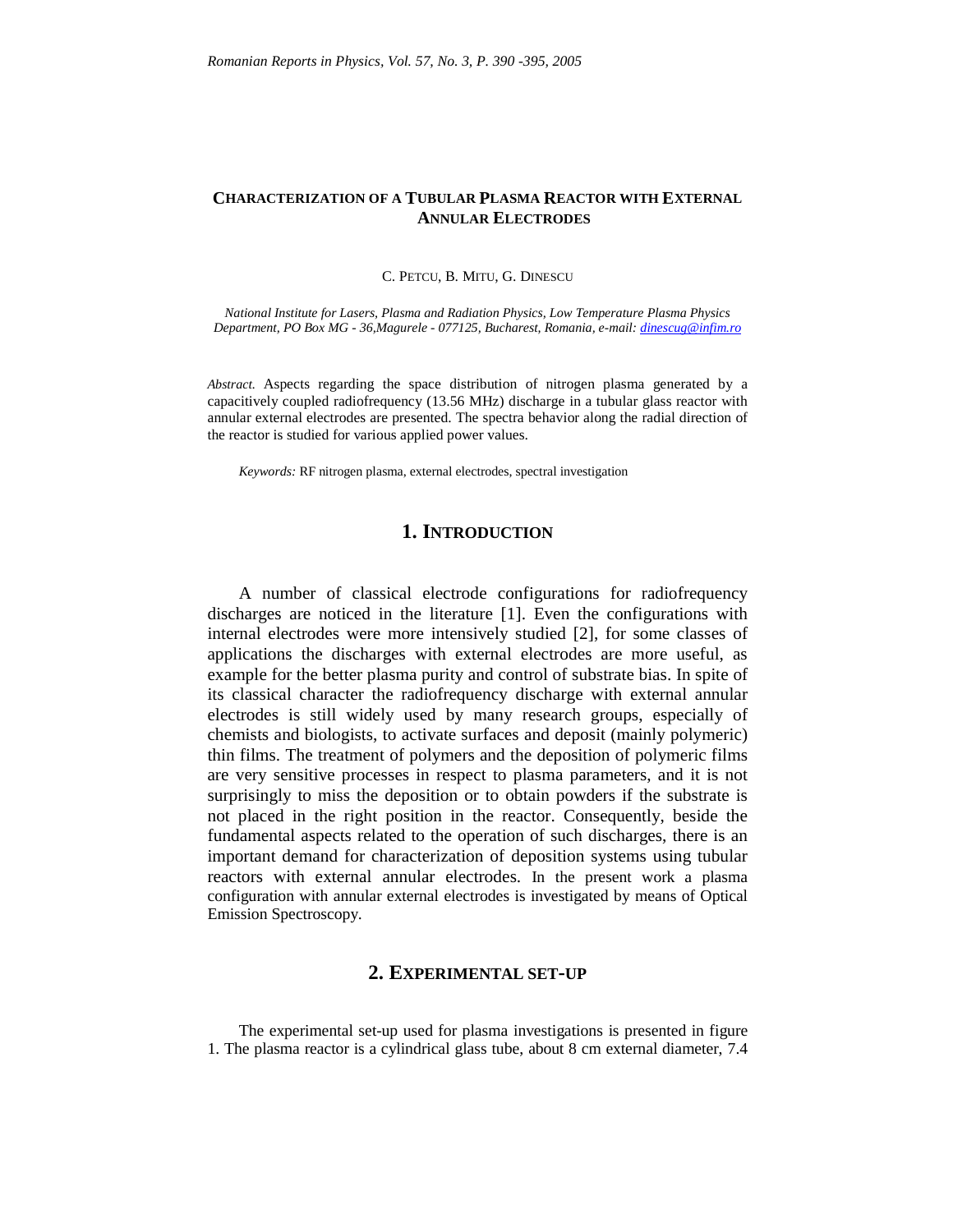cm internal diameter and 50 cm long on which two metallic electrodes, parallel one to each other at 2.5 cm distance, are mounted as active RF and grounded electrodes, respectively.



Fig. 1

Experimental set - up

The plasma was generated in flowing nitrogen by applying a radiofrequency voltage (13.56 MHz) between the annular electrodes. The glass tube is provided with a metallic flange at one end and with a transparent window at the other end. The metallic flange allows to introduce the gas (nitrogen) in the discharge and to pump the system with a rotary mechanical pump. The plasma emission was collected with a typical Optical Emission Spectroscopy system consisting of optical fiber, monochromator, photomultiplier, amplifier, and acquisition system. The fiber end is moveable along the radial and axial directions of the reactor, integrating the axial and respectively radial plasma emission with a space resolution of 3.5 mm.

#### **3. RESULTS AND DISCUSSION**

As we can see in the Figure 2, the plasma is more intense in the vicinity of the walls than in the reactor centre, but also its color is changing along the radius. The two violet rings correspond to the electrodes position. The emission characteristics were recorded in the 210-620 nm spectral region. In all the investigated positions, along the radial and axial direction of the reactor, the spectra exhibit the emission of the nitrogen molecular bands [3] of the Second Positive System (SPS)  $N_2$  (C<sup>3</sup> $\Pi_u$  $- B^{3} \Pi_{g}$ ) and First Positive System (FPS) N<sub>2</sub> (B<sup>3</sup> $\Pi$  - A<sup>3</sup> $\Sigma$ ). In figure 3 are presented two spectra, recorded in the vicinity of the reactor wall and in the center, respectively. They show different overall intensities and distributions of the nitrogen spectral systems. The peaks corresponding to SPS (0-0) transition at 3371.3 Å, and FPS (8,4) transition at 5959 Å were chosen to characterize the space plasma distribution along the radial and axial directions.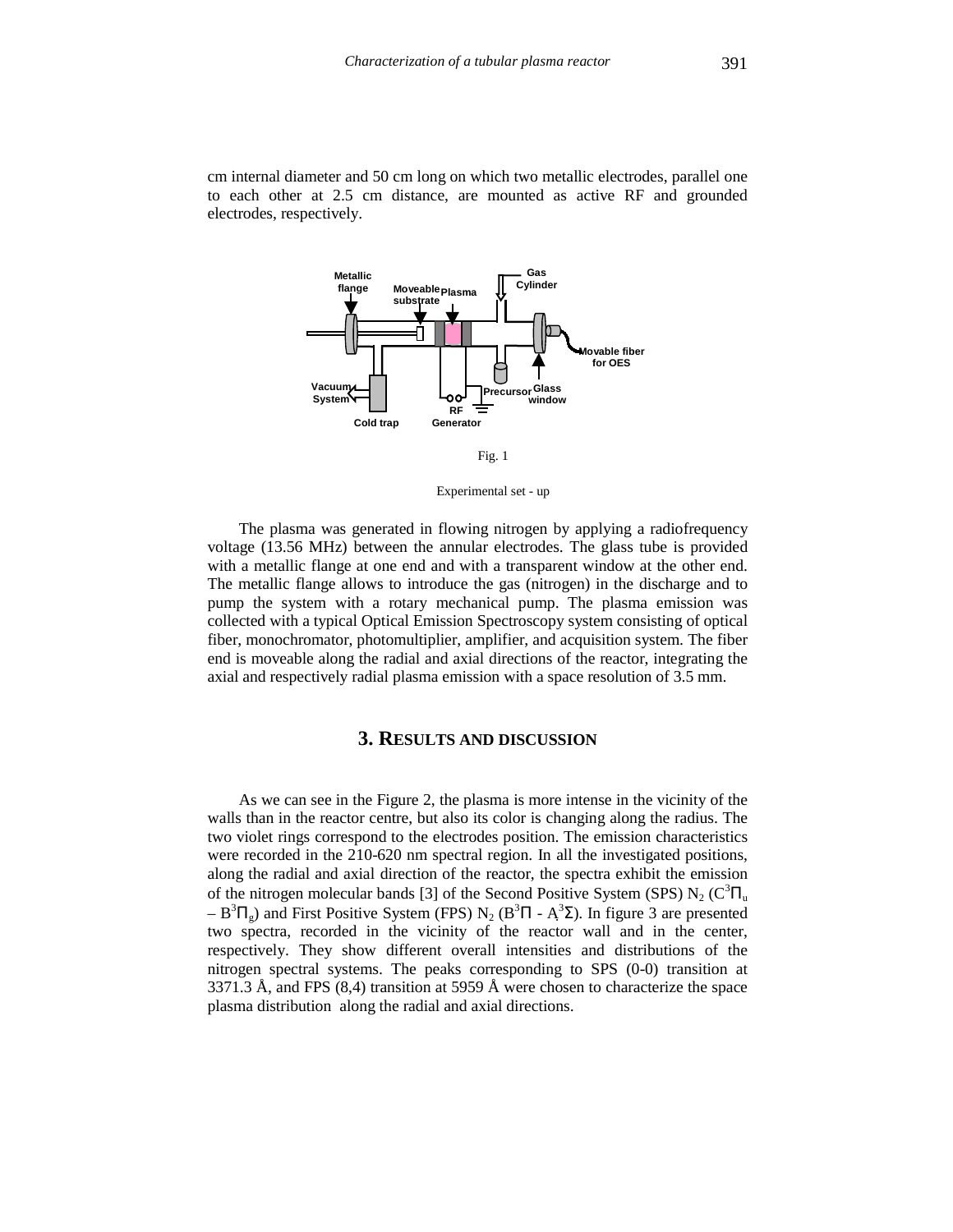

Fig. 2

Radial plasma view



Fig. 3

Spectra recorded in the vicinity of the reactor wall (a) and in the reactor center (b)

The variation of the intensities of FPS (8,4) and SPS (0,0) transitions in the radial direction, for 60 W, are presented in Figure 4a) and b), respectively. Only a slight dependence on the radius is observed around the tube centre, pointing out to the existence of a homogenous plasma region. Contrary, in the proximity of the tube walls, strong dependencies on radius are noticed, which are related to the presence of plasma sheaths, developed in the electrodes vicinities. Similar dependencies are obtained for all powers in the range 40-200 W.

In a very crude approximation (equilibrium, excitation based on electronic collisions, neglecting of radiative cascade) the intensity ratio  $I_{SPS}/I_{FPS}$  can be used to illustrate the space distribution of the electronic temperature in the investigated space, considering that higher is this ratio, higher is the electrons temperature.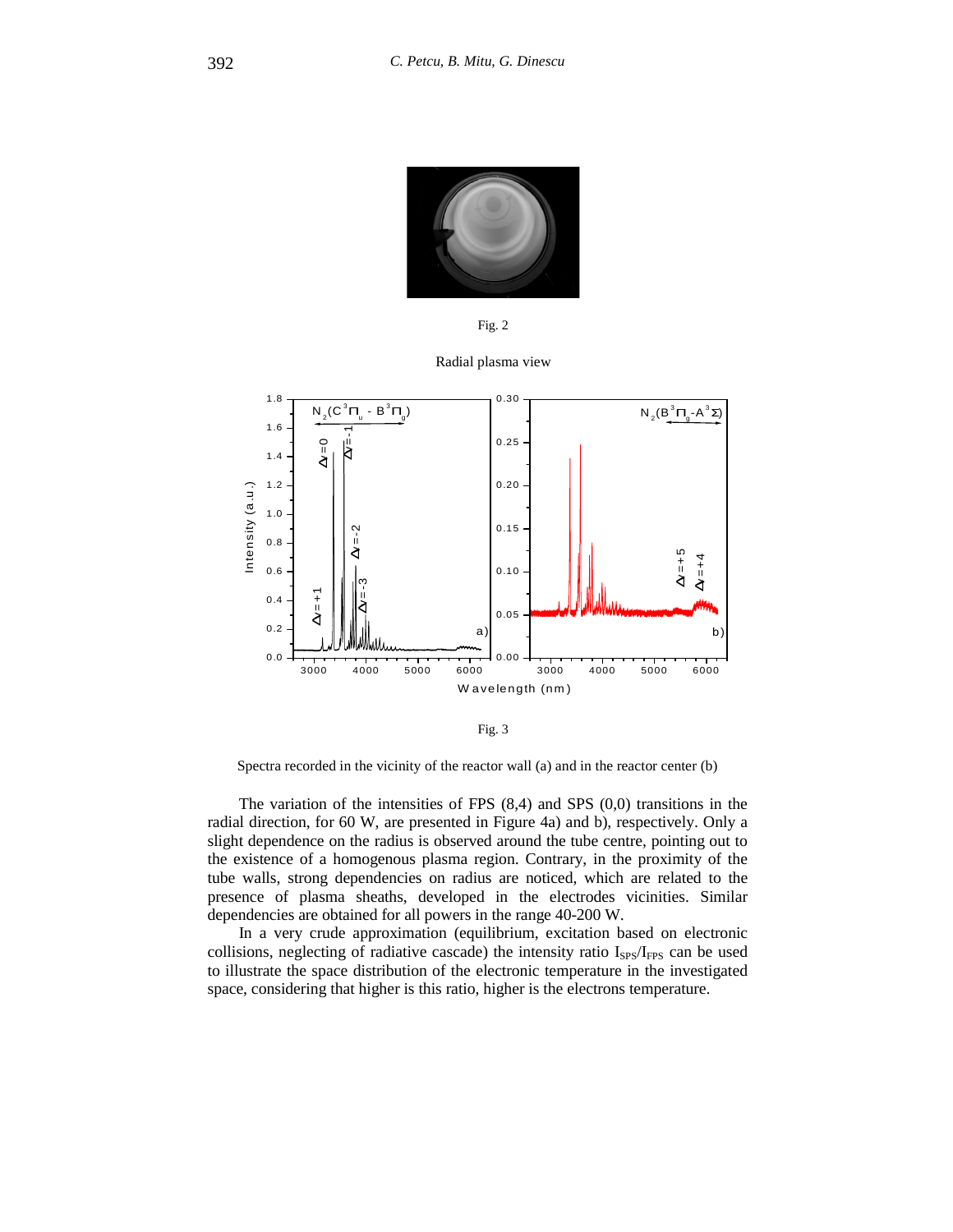



Intensity of a) FPS (595,9 nm) line and b) SPS (337,1 nm) line along the radial direction of investigation for RF power  $= 60 W$ 

The dependence of this ratio upon radius, for 60 W RF applied power, is presented in Figure 5a. It points out to a higher electron temperature in the electrodes vicinity, result which is explained by the electrons acceleration in the plasma sheath. The dependence of this intensity ratio, for the tube centre and for the maximums region, upon power is presented in Figure 5b.





a) I<sub>SPS</sub>/I<sub>FPS</sub> ratio along the radial direction of investigation for RF power = 60 W; b) Values of  $I_{SPS}/I_{FPS}$  ratio corresponding to the center (- $\blacksquare$ ) and to the maximum (- $\circ$ -) as function of RF power

The curves indicate that, up to a given value, the power increase causes the temperature increase, with a high rate in the sheath region and with a moderate rate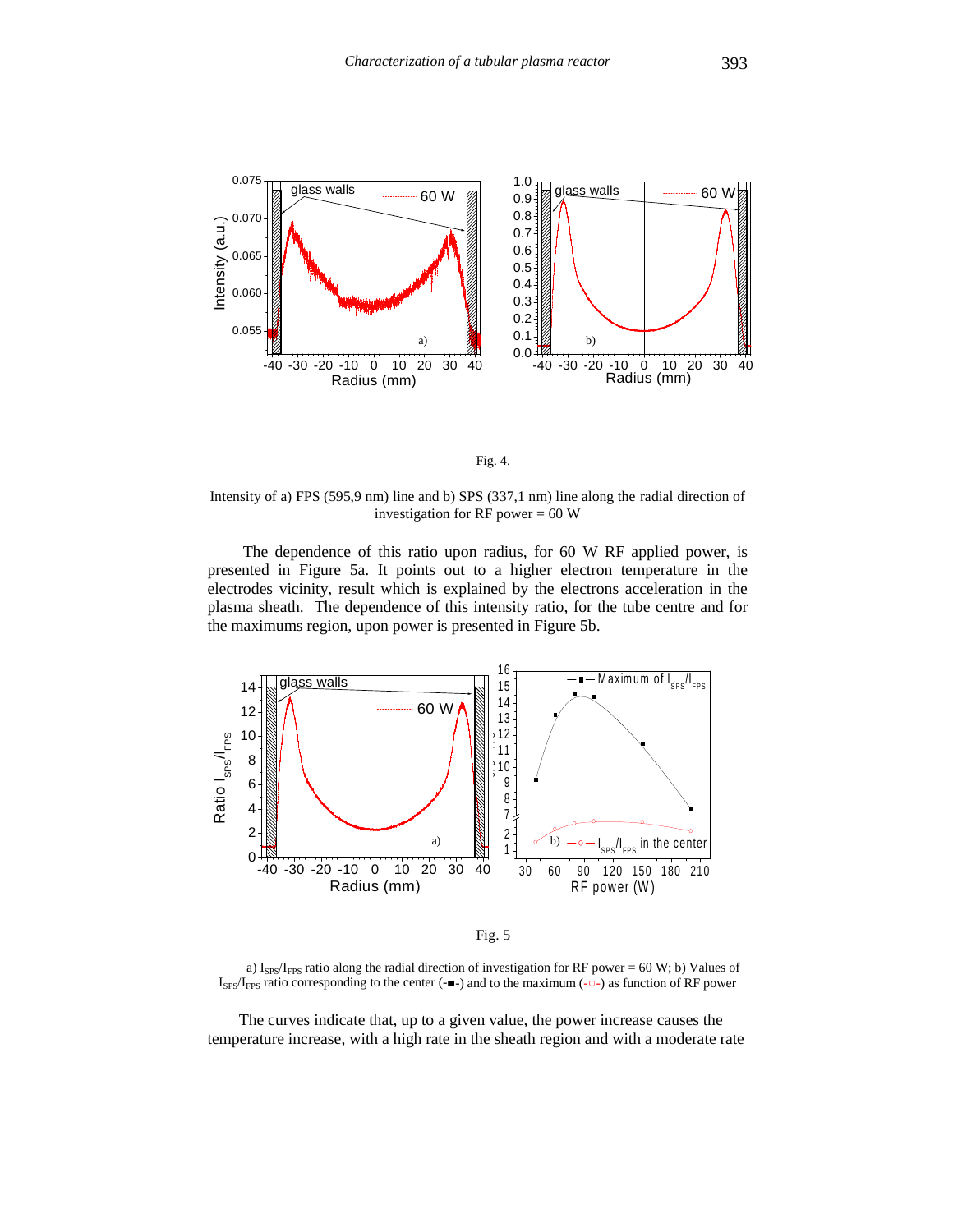in the homogeneous plasma central region. After this power value the temperature tends to decrease.

The dependence upon power of the position of maximum of the ratio  $I_{SPS}/I_{FPS}$ with respect to the tube wall was studied as well. In Figure 6 it can be noticed its displacement toward the reactor walls as the RF power increase. Since the sheath thickness is a decreasing function of the discharge power [4], the displacement of the maximum is related to the modification of the plasma sheath dimension.



Fig. 6

Position of the maximum of I<sub>SPS</sub>/I<sub>FPS</sub> in respect to the reactor walls as function of RF power

# **4. CONCLUSION**

The space distribution of spectral emission and of electron temperatures in the tubular reactor with external anullar electrodes is strongly dependent on position. Marked inhomogeneities are observed in the electrodes proximity, where plasma sheaths are present, while a quite homogeneous zone which might be useful for deposition is identified in the reactor centre.

## Acknowledgements

This work was partially supported by the Romanian Ministry of Education and Research under the contracts CERES No. 4-177/2004 and CERES No. 4-113/2004. **REFERENCES**